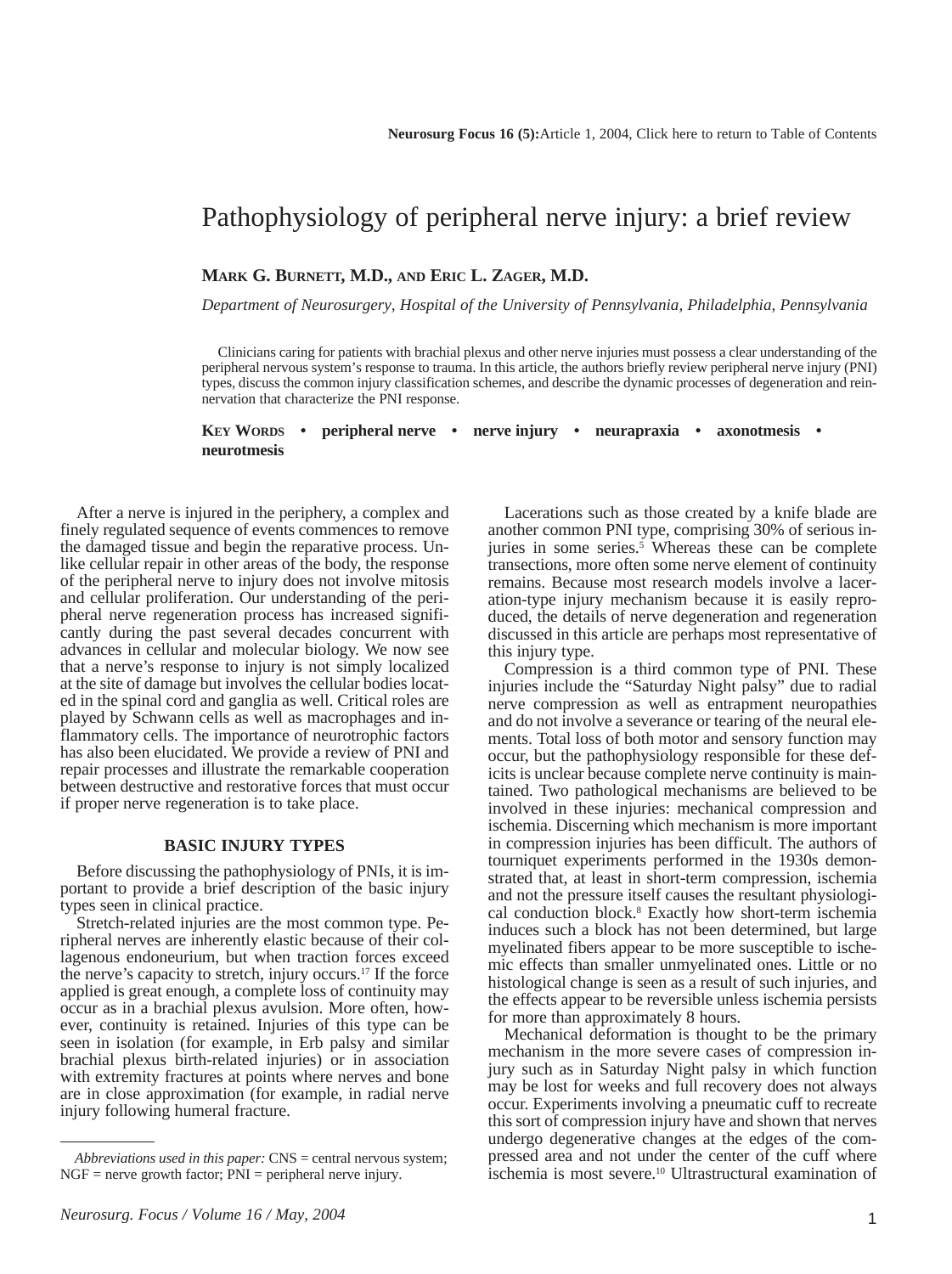the nerves has demonstrated that the axoplasm and myelin beneath the cuff were pushed away from the point of greatest compression and toward the edges of the cuff, reinforcing the finding that mechanical deformation is responsible in these injuries.<sup>11</sup>

#### **NERVE INJURY CLASSIFICATION**

The timing and success of the peripheral nerve repair process depends on the extent of injury. Clinically useful injury grading systems have been developed that allow correlation of the microscopic changes occurring after nerve injury and patient symptomatology. Perhaps the most widely accepted are those developed by Seddon<sup>15</sup> and Sunderland<sup>18</sup> (Fig. 1). Seddon divided nerve injuries by severity into three broad categories: neurapraxia, axonotmesis, and neurotmesis. Neurapraxia, the mildest injury type, does not involve loss of nerve continuity and causes functional loss, which is transient. This symptom's transience it thought to be due to a local ion-induced conduction block at the injury site, although subtle alterations in myelin structure have also been found. Axonotmesis occurs when there is complete interruption of the nerve axon and surrounding myelin while the surrounding mesenchymal structures including the perineurium and epineurium, are preserved. Axon and myelin degeneration occur distal to the point of injury, causing complete denervation. The prospect of recovery is excellent in such injuries because of the remaining uninjured mesenchymal latticework that provides a path for subsequent sprouting axons to reinnervate their target organ. Neurotmesis involves disconnection of a nerve. Functional loss is complete and recovery without surgical intervention, does not usually occur because of scar formation and the loss of the mesenchymal guide that properly directs axonal regrowth.

Sunderland's classification system<sup>18</sup> further stratifies the three injury types described by Seddon<sup>15</sup> into five categories according to severity. A first-degree injury is equivalent to Seddon's neurapraxia and a second-degree injury is equivalent to axonotmesis. Third-degree nerve injuries occur when there is disruption of the axon (axon-



Fig. 1. Graph illustrating the Sunderland and Seddon PNI grading systems. Gradations in both systems are associated with the anatomical extent of injury and with the chance of a spontaneous recovery of function after trauma.

otmesis) and also partial injury to the endoneurium. This categorization places a third-degree between Seddon's axonotmesis and neurotmesis. Dependent on the extent of the endoneurial damage, functional recovery may be possible. Sunderland divides Seddon's neurotmesis into fourth- and fifth-degree injuries. In a fourth-degree injury, all portions of the nerve are disrupted except the epineurium. Recovery is not possible without surgical intervention. Similarly, a fifth-degree injury involves complete severance of the nerve.

#### **NEURAL RESPONSE TO INJURY**

Before regeneration of nerve fibers can occur, a series of degenerative processes must take place, many of which are direct preludes to regeneration. The success of regeneration depends largely on the severity of the initial injury and resultant degenerative changes. Pathological changes are mild or absent in first-degree injuries in which the mechanism is conduction block alone, and no true degeneration or regeneration occurs. In second-degree injuries (axonotmesis) there is little histological change at the injury site or proximal to it; however, distal to the injury site, a calcium-mediated process known as Wallerian (or anterograde) degeneration is known to occur<sup>22</sup> (Fig. 2).

In Wallerian degeneration the primary histological change involves physical fragmentation of both axons and



Fig. 2. Illustrations showing the Wallerian degeneration of the peripheral nerve. In the normal (A) and injury state (B), Schwann cells align along the length of the axon forming multiple layers of myelin. The characteristic spaces between neighboring Schwann cells are known as nodes of Ranvier. After significant injury (C), the nerve will begin to degrade in an anterograde fashion. The axon and surrounding myelin break down during this process. The round mast cells can be seen as can the phagocytic macrophages that interact with Schwann cells to remove the injured tissue debris. As the degradation of the distal nerve segment continues (D), connection with the target muscle is lost, leading to muscle atrophy and fibrosis. Once the degenerative events are complete (E), all that remains is a column of collapsed Schwann cells (bands of Büngner). Axon sprouts with a fingerlike growth cone advance using the Schwann cells as guides. After reinnervation (F), the newly connected axon matures and the preinjury cytoarchitecture and function are restored.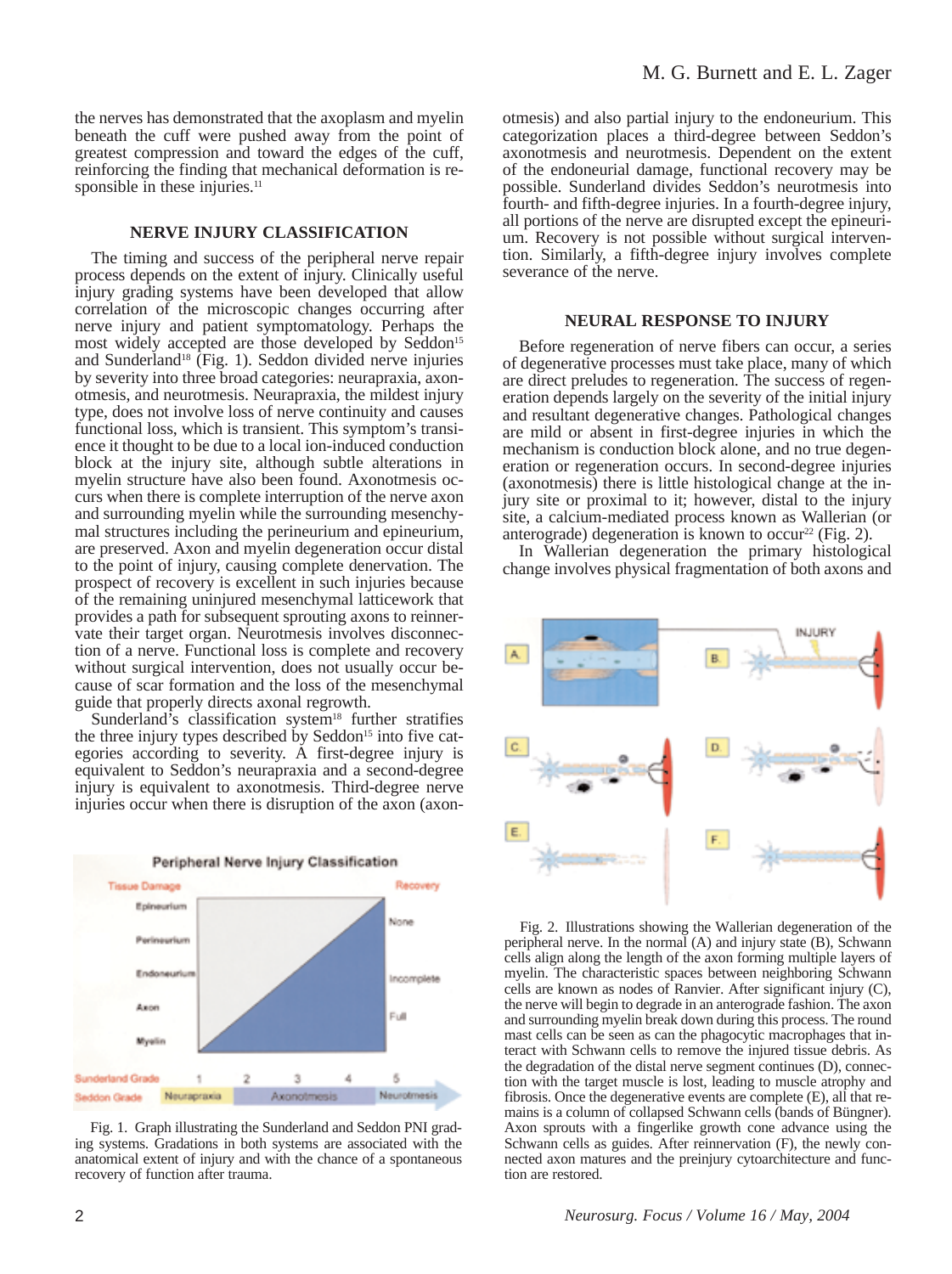myelin, a process that begins within hours of injury. Ultrastructurally, both neurotubules and neurofilaments become disarrayed, and axonal contour becomes irregular, due to varicose swellings. By 48 to 96 hours postinjury, axonal continuity is lost and conduction of impulses is no longer possible. Myelin disintegration lags slightly behind that of axons but is well advanced by 36 to 48 hours.

Schwann cells play a key role in Wallerian degeneration. They initially become active within 24 hours of injury, exhibiting nuclear and cytoplasmic enlargement as well as an increased mitotic rate. These cells divide rapidly to form dedifferentiated daughter cells that upregulate gene expression for a multitude of molecules to assist in the degeneration and repair process. An initial Schwann cell role is to help remove the degenerated axonal and myelin debris and then pass it on to macrophages. The macrophages have migrated into the traumatized region, primarily through a hemopoietic route, passing through the walls of capillaries, which have become permeable in the injury zone. Schwann cells and macrophages work together to phagocytose and clear the site of injury in a process that requires 1 week to several months.

Endoneurial mast cells also play a pivotal role in this process, proliferating markedly within the first 2 weeks postinjury. They release histamine and serotonin, which enhance capillary permeability and facilitate macrophage migration. During the initial stages, the endoneurial tubes swell in response to the trauma, but after the first 2 weeks they become smaller in diameter. By 5 to 8 weeks, the degenerative process is usually complete, and nerve fiber remnants composed of Schwann cells within an endoneurial sheath are all that remain.

In third-degree injuries, a more significant trauma-induced local reaction occurs. These intrafascicular injuries involve retraction of the severed nerve fiber ends due to the elastic endoneurium. Local vascular trauma leads to hemorrhage and edema, which result in a vigorous inflammatory response. Fibroblasts proliferate, and a dense fibrous scar causes a fusiform swelling of the injured segment. Interfascicular scar tissue also develops so that the entire nerve trunk, which is left in continuity, is permanently enlarged. Often, it is adherent to perineural scar tissue as well.

### *Distal Segment*

Distal to the injured segment, Wallerian degeneration follows a sequence very similar to that observed in second-degree injuries. One important difference is that the intrafascicular injury impairs axonal regeneration and, therefore, the endoneurial tubes remain denervated for prolonged periods. While denervated, the endoneurial tubes begin to shrink in a process that reaches a maximum at approximately 3 to 4 months postinjury.17,19 The endoneurial sheath progressively thickens secondary to collagen deposition along the outer surface of the Schwann cell basement membrane. If the endoneurial tube does not receive a regenerating axon, progressive fibrosis ultimately obliterates it.

Stacks of Schwann cell processes representing collapsed endoneurial tubes become microscopically visible late in the Wallerian degeneration progress in these more significant injuries. The Schwann cell columns are known

as the bands of Büngner and become important guides for sprouting axons during reinnervation. These bands provide an early illustration of a second role for Schwann cells after nerve injury, the neurosupportive role for axon regrowth. This will be described further when nerve regeneration is discussed.

In fourth- and fifth-degree injuries, local reaction to the severe trauma is pronounced. Endoneurial tubes, as well as fasciculi, are disrupted and Schwann cells and axons are no longer confined. The epineurium is also damaged and reactive epineurial fibroblasts are present at the severed ends within 24 hours. These are accompanied by proliferating Schwann cells and peri- and endoneurial fibroblasts. Vigorous cellular proliferation peaks within the 1st week and continues for a prolonged period. As in the aforementioned milder injuries, capillary permeability increases, probably as a result of mast cell degranulation, and edema and macrophage infiltration follow. The magnitude of this response correlates with the severity of the trauma to both the nerve and the surrounding tissues.

In fourth- and fifth-degree injuries, the nerve ends become a swollen mass of disorganized Schwann cells, capillaries, fibroblasts, macrophages, and collagen fibers. Regenerating axons reach the swollen bulb of the proximal stump and encounter formidable barriers to further growth. Many axons form whorls within the scar tissue or are turned back along the proximal segment or out into the surrounding tissue. Some of the regenerating axons may reach the distal stump, an accomplishment that is dependent on multiple factors, including the severity of the original injury, the extent of the scar formation, and the delay before the axons reach the injury site. As in third-degree injuries, endoneurial tubes left unoccupied for prolonged periods undergo progressive shrinkage and fibrosis, ultimately becoming completely obliterated by collagen fibers.

### *Proximal Segment and Cell Body*

Changes in neuronal cell bodies and in nerve fibers proximal to the site of injury depend on the severity of the injury as well as the proximity of the injured segment to the cell body. Schwann cells inevitably degrade along the proximal segment near the area of injury, and axons and myelin become visibly reduced in diameter. This proximal degradation can be minimal (ranging from the injury site back to the next node of Ranvier) or it can extend all the way back to the cellular body. If the cellular body actually degenerates, which may occur in severe trauma, the entire proximal segment undergoes Wallerian degeneration and is phagocytosed.

Following significant injury, the proximal segment axon is reduced in diameter, particularly if functional connections to appropriate end organs are not reestablished. Nerve conduction velocity is accordingly reduced. As regeneration proceeds, the axonal diameter increases, but may never reach normal preinjury levels. A definite interdependence exists between the cellular body and the axon in terms of recovery: the cellular body does not recover fully without the reestablishment of functional peripheral connections, and the final axonal caliber depends to a great extent on the recovery of the cellular body.

The nerve cell body itself reacts to axonal injury in a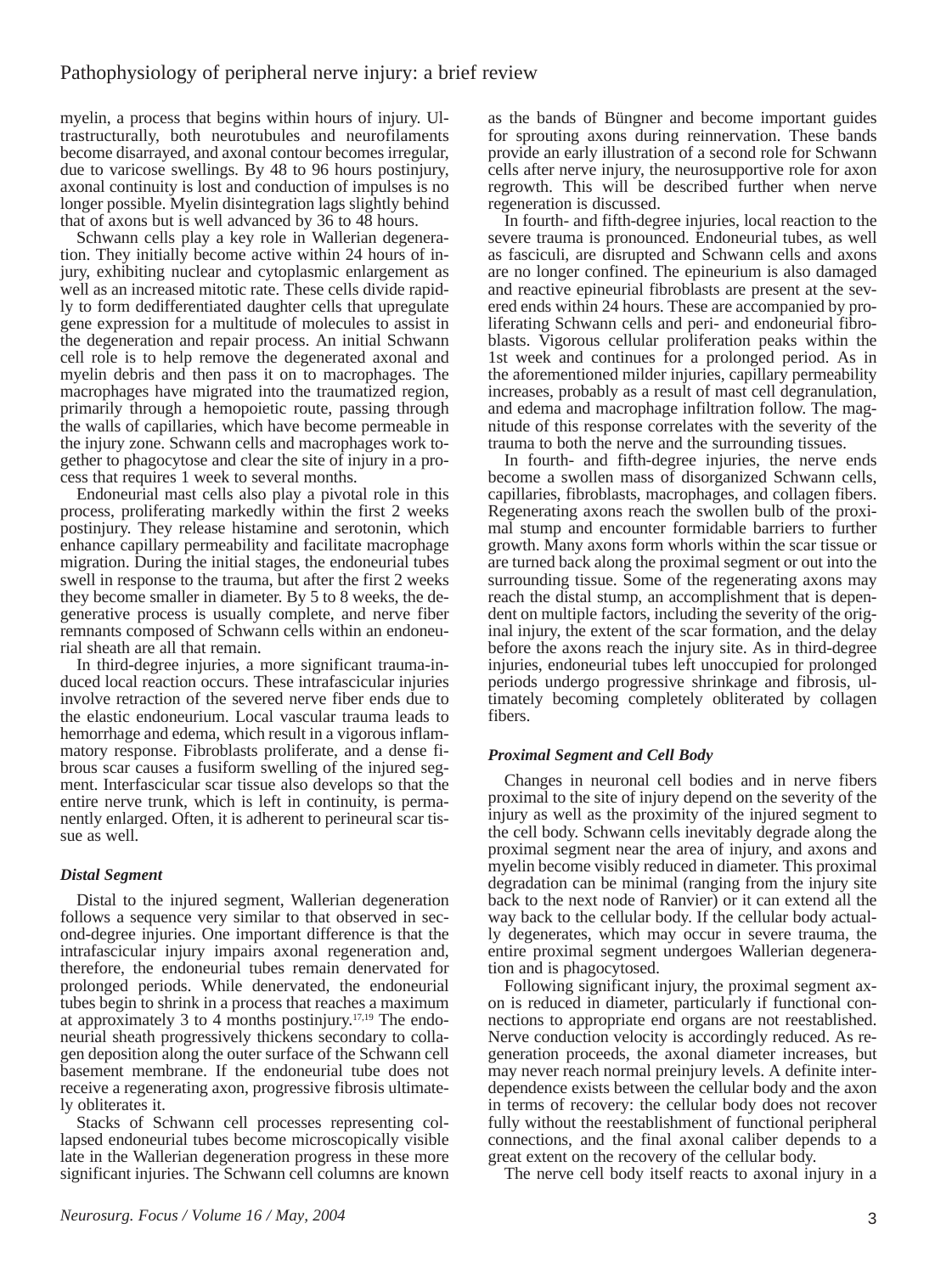relatively predictable fashion. Within 6 hours of the injury, the nucleus migrates to the periphery of the cell and Nissl granules, rough endoplasmic reticulum, break up and disperse. This process is called chromatolysis. Simultaneously, there is a brisk proliferative response of perineuronal glial cells, most likely signaled in some manner by the process of chromatolysis. Glial cell processes extend to the affected neuron and interrupt synaptic connections, possibly to isolate the neuron for its recovery phase.

Cell survival is not assured after severe nerve injury. The incidence of apoptosis-related cell death in dorsal root ganglion neurons following axonotmesis ranges from 20 to 50%.<sup>9</sup> Death occurs more frequently if axonotmesis occurs proximally and in injuries involving sensory or cranial nerves. This process of injury-induced neuronal cell death remains poorly understood, but conditions within the microenvironment of the injury site are believed to be important. In fact, the regenerative capacity of the peripheral nerve's microenvironment has been studied since the early 1900s when Cajal proposed that it was the peripheral nerve milieu rather than intrinsic neuronal differences been peripheral and central nervous system neurons that explained the failure of regeneration in the latter. Since that time researchers have demonstrated that central neurons have the capacity to regenerate in a peripheral environment and that peripheral neurons lose this ability when placed in a central environment.<sup>2,13</sup> The authors of molecular studies continue to elucidate the supportive role of Schwann cells and have demonstrated the presence of trophic molecules in the peripheral nerve microenvironment such as NGF, brain-derived neurotrophic factor, and others that appear to influence cell survival after injury.21,23,24

### **NERVE REGENERATION**

In severe injuries nerve regeneration begins only after Wallerian degeneration has run its course, but in mild injuries the regenerative and repair processes begin almost immediately. For first- and second-degree injuries (neurapraxia and axonotmesis), restoration of function is the rule. This occurs early via reversal of conduction block or late via axonal regeneration. Functional recovery is complete in these milder degrees of injury. Both morphological and physiological changes are fully reversible.

In more severe nerve injuries in which endoneurial tubes are disrupted, regenerating axons are no longer confined to their original sheaths. They may meander into surrounding tissue or into inappropriate endoneurial tubes, thus failing to reinnervate their proper end organs. Neurological recovery is compromised, generally to a degree proportional to the severity of the injury.

Functional recovery after nerve injury involves a complex series of steps, each of which may delay or impair the regenerative process. In cases involving any degree of nerve injury, it is useful initially to categorize these regenerative steps anatomically on a gross level. The sequence of regeneration may be divided into anatomical zones: 1) the neuronal cell body; 2) the segment between the cell body and the injury site; 3) the injury site itself; 4) the distal segment between the injury site and the end organ; and 5) the end organ itself. A delay in regeneration or

unsuccessful regeneration may be attributed to pathological changes that impede normal reparative processes at one or more of these zones.

The regeneration and repair phase following nerve injury may last for many months. The earliest signs of this phase are visible changes in the cell body that mark the reversal of chromatolysis. The nucleus returns to the cell center and nucleoproteins reorganize into the compact Nissl granules. Postinjury, many subcellular metabolic functions were altered during chromatolysis. Likewise, RNA synthesis was increased and neurotransmitter synthesis decreased. Chromatolysis heralded a fundamental shift in cell function from synaptic transmission to cellular repair. The metabolic machinery was reprogrammed so that the cell would be able to produce the vast amount of protein and lipid needed for axonal regrowth during the regeneration phase.

A complex and incompletely understood interaction occurs between the cell body and the regenerating axon tip. Axoplasm, which serves to regenerate the axon tip, arises from the proximal axon segment and cell body. Both fast and slow components of axoplasmic transport supply materials from the cell body to the sites of axonal regeneration. The rate of increase in protein and lipid synthesis in the cell body influences the rate of advance and the final caliber of the regenerating axon. The human peripheral neuron's capacity to initiate a regenerative response appears to persist for at least 12 months after injury, and a robust response can be elicited even after repeated injuries.

The length of the segment between the regenerating axon tip and the injury site depends on the severity of the original injury and the consequent retrograde degradation. The first signs of axon regrowth in this segment may be seen as early as 24 hours postinjury, or they may be delayed for weeks in more severe injury. The rate of axonal regrowth is determined by changes within the cell body, the activity of the specialized growth cone at the tip of each axon sprout, and the resistance of the injured tissue between cell body and end organ.

There may be multiple axon sprouts within each endoneurial sheath, even in milder injuries, that do not involve destruction of the sheath itself. The fate of these multiple sprouts is not clear even in experimental paradigms. The timing of degenerative and regenerative processes is such that there must be a significant overlap between these in certain segments. For example, in milder injuries in which there is no significant delay in regeneration across the injury site, the growth cone at the advancing axon tip must encounter the debris of Wallerian degeneration in the distal segment. This debris does not appear to impede regeneration, perhaps because the growth cone secretes a protease that can help dissolve material blocking its path.6

In very proximal injuries in which there is considerable delay before the advancing axon tip reaches the distal segment, the empty endoneurial tubes distally have decreased in diameter. This factor may be responsible, in part, for a terminal slowing in axonal regrowth. Surgical intervention that interrupts entering nutrient arteries does not appear to impair axonal regeneration, provided that longitudinal arteries within the nerve itself are not disrupted.

In severe nerve injuries that disrupt the endoneurial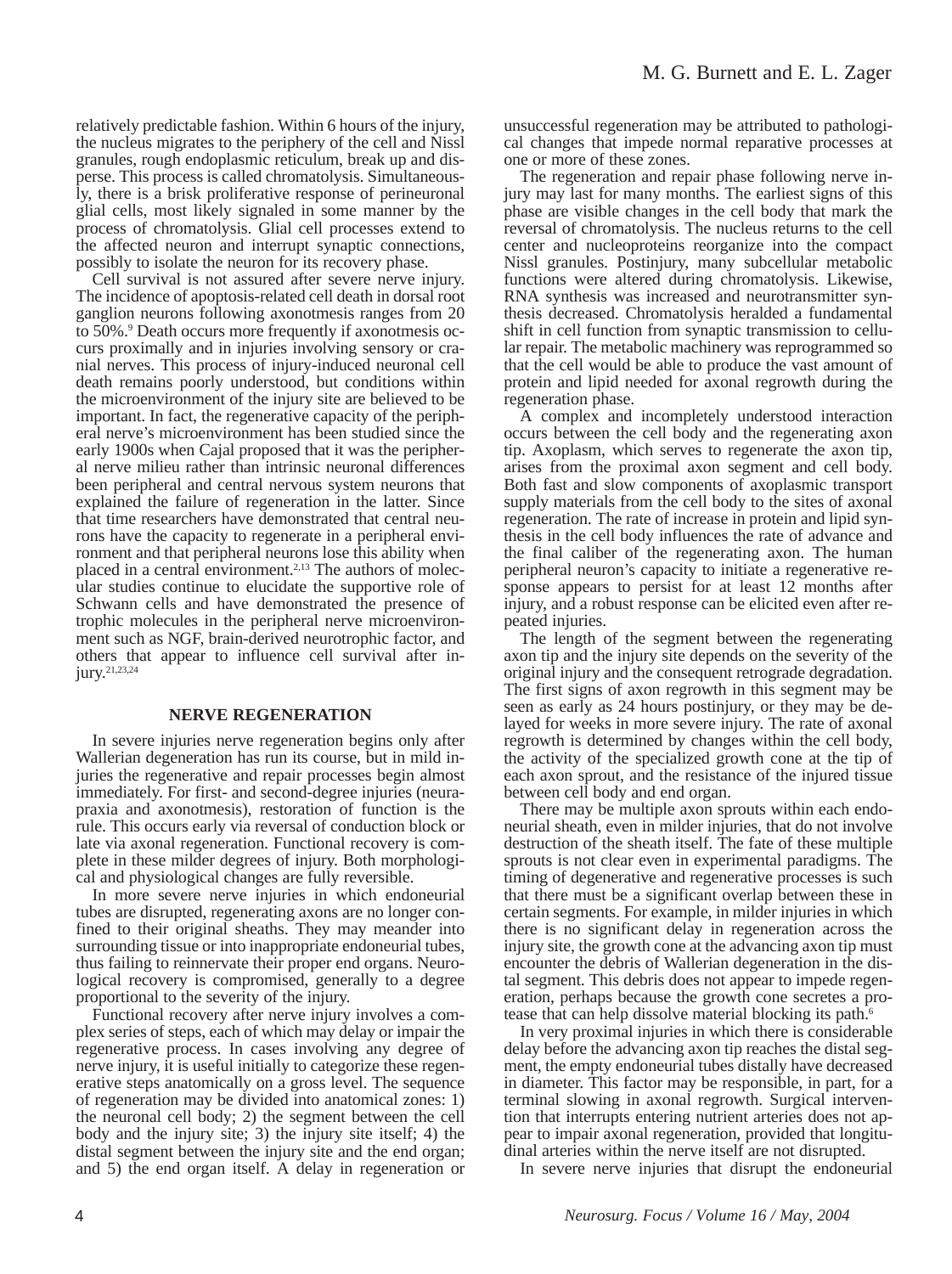tubes, nerve fascicles, or trunks, formidable obstacles face the regenerating axons that reach the injury site. There may be a gap between the disrupted nerve ends, allowing regenerating axon sprouts to wander into surrounding tissue. Scarring is inevitably present at the site of severe injury; the extent depends on multiple factors including the timing of the arrival of the regenerating sprouts after injury.

It has been well documented that regenerating axons may at times successfully traverse long gaps spontaneously, despite the presence of substantial scar tissue; however, there is no question that appropriate surgical repair can eliminate the gap and reduce the amount of intervening scar tissue. This procedure provides no guarantee of proper fascicle orientation, of course, and regenerating axons may grow into functionally inappropriate endoneurial tubes or even may fail to reenter an endoneurial tube. Either circumstance results in wasted axons.

Previously nonmyelinated axons may regenerate into endoneurial sheaths that formerly contained myelinated axons (and vice versa). This regeneration will not be wasteful. The resistance that an axon meets at the injury site results in the formation of multiple smaller axon sprouts. These daughter axons do not all make their way into the distal segment. No specific neurotropism is known to enhance the growth of a regenerating axon into its original endoneurial tube, but some form of neurotropic influence has been demonstrated in experimental paradigms. Scarring within the bridging tissue impedes the regeneration and misdirects axon sprouts in to functionally unrelated endoneurial tubes. Residual scar tissue also interferes with the maturational processes of axons that do negotiate the injury site.

Axons that successfully enter the endoneurial tubes in the segment distal to the injury site stand a good chance of reaching the end organ, given reasonable growth conditions. The distal regeneration rate is slower if the endoneurial tubes have been disrupted because axon sprouts must first find their way into the tubes before advancing. The specialized growth cone at the tip of each axon sprout contains multiple filopodia that adhere to the basal lamina of the Schwann cell and use it as a guide. Both contact and chemotactic guidance have been shown to be important in directing advancement of the growth cone.<sup>3,4</sup> At times, because several small axon sprouts may enter the same endoneurial tube, a regenerated nerve fiber may contain more axons than the original nerve.

If a functionally unrelated end organ is reached, further development of the axon and remyelination do not occur. Similarly, axonal development and maturation are aborted if the end organ, due to prolonged denervation, has undergone degenerative changes that do not allow the establishment of functional connections. If the entry of regenerating axons into the distal segment is delayed more than approximately 4 months, the axons are entering endoneurial tubes of smaller diameter, generally  $3 \mu m$  or less. This shrinkage may make it more difficult for axon sprouts to locate and enter endoneurial tubes, but this does not appear to impede axonal regrowth once sprouts are inside the tubes. This is presumably due to the elastic properties of the endoneurium.

The return of function does not require absolutely faith-

ful recovery of nerve architecture. The effects of prolonged denervation, which do appear to impair functional recovery, are at the level of the injury site—that is, preventing the regenerating axons from entering appropriate endoneurial tubes—or at the end organ.

End organ undergoes characteristic histological changes with nerve degeneration and subsequent reinnervation. Muscle fibers atrophy quite rapidly (a mean 70% reduction of cross-sectional area by 2 months) and cell nuclei assume a central rather than the normal peripheral position. The synaptic folds of motor endplates are preserved for at least 1 year after denervation.

Tremendous proliferation of fibroblasts also characterizes the histological picture of denervation. New collagen is deposited in both the endo- and perimysium. In general, muscle fibers are not replaced by connective tissue but rather atrophied fibers are separated by thickened connective tissue, so that the overall internal pattern of muscle architecture is preserved. Occasional dropout of muscle fibers does occur. This is a relatively late phenomenon, generally observed between 6 and 12 months after denervation.

Regenerating axonal sprouts follow the original Schwann cells to the denervated motor endplates to reform neuromuscular junctions.14 Collateral sprouting also occurs, resulting in groups of reinnervated muscle fibers, all of the same fast or slow types. This is a characteristic finding in reinnervated muscle, contrasting sharply with the random pattern observed in normal muscle.

Unfortunately, incomplete motor recovery occurs commonly after moderate-to-severe nerve injuries. This is due to a number of factors within the muscle itself and in the regenerating nerve. Intramuscular fibrosis may limit the efficacy of the contraction produced by a nerve impulse. Appropriate physical therapy can help maintain the denervated muscles in an optimal condition to receive the regenerating axon terminals.

Functional motor recovery is obviously impaired if significant numbers of axons do not successfully reform functional connections with the muscle. Even if the numbers are adequate, erroneous cross-reinnervation may produce a suboptimal functional result: an originally "fast" muscle may be reinnervated by axons previously innervating "slow" muscle, and the result may be a mixed form with inefficient contraction.

In cases in which significant motor recovery occurs, functional outcome may be impaired by concomitant sensory deficits, particularly in proprioception. Denervated sensory receptors survive and may make useful functional recoveries after 1 year and possibly after many years. In first- and second-degree injuries, return of sensation is complete in its original pattern, even after 6 to 12 months of denervation. This is due to faithful reinnervation of sensory receptors by their original axons.

After more severe injuries and nerve repair, sensory recovery is never complete. This is undoubtedly related to a combination of factors, including failure of sensory axons to reach the skin, cross-reinnervation (an axon originally from one type of receptor making connections with a different type of receptor), and possibly degeneration of sensory receptors. Sensory reinnervation appears to be modality specific, but it is less so than motor reinnervation,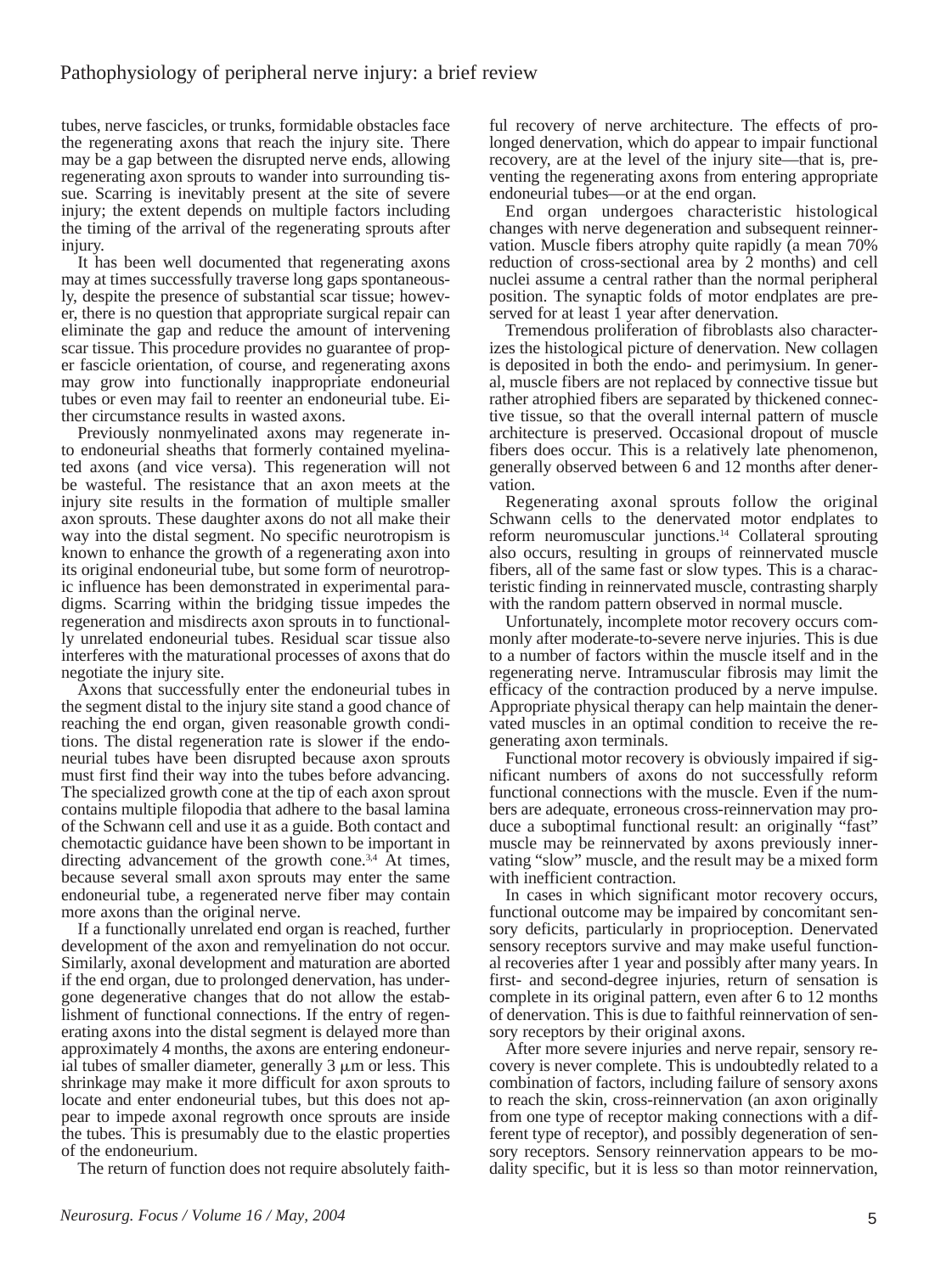which means that sensory cross-reinnervation is unfortunately more common. Some controversy exists over the fate of denervated encapsulated sensory receptors. These receptors include Pacinian corpuscles and Meissner corpuscles, which are rapidly adapting receptors mediating light touch and vibration, as well as Merkel cells, which are slowly adapting receptors that mediate constant touch and pressure. It is believed that these specialized receptors survive in an atrophied state for prolonged periods, awaiting the arrival of an appropriate nerve terminal. The survival period has not been clearly established, however, and there is some evidence indicating that the protective sensation, which recovers years after denervation, is mediated by less elaborate sensory receptors.

The rate of axonal regeneration has been assumed to be constant and, in clinical situations, is generally estimated to be 1 mm per day and is often followed by an advancing Tinel sign. Reported rates of regeneration, however, vary broadly from 0.5 to 9 mm per day. This variability is due to several factors. 1) The rate of axon growth decreases with increasing distance from the cell body to the advancing axon tip. 2) Measurements of axonal regeneration were made in different species after different methods of nerve injury. 3) The techniques for measuring regeneration were different (for example, Tinel sign compared with functional recovery). Moreover, the rate of regeneration can depend on the nature and severity of the nerve injury, the duration of denervation, and the condition of the peripheral tissues. Regeneration after surgical nerve repair is slower than uncomplicated regeneration, most likely reflecting the severity of the original injury. Aging has also been shown to retard the rate of axonal regrowth.

Axonal regeneration is not synonymous with return of function. A process of maturation precedes functional recovery. Morphological changes of maturation proceed along the regenerating axon at a slower rate than axon regrowth and continue for a protracted period—as long as 1 year. Remyelination develops in a manner similar to that for developing nerve fibers, involving alignment of Schwann cells and encircling of the axon to form a multilamellated sheath. This process begins within 2 weeks of the onset of axonal regeneration and results in myelinated axons quite similar to the originals except with shortened internodes. The axon's diameter increases progressively until normal dimensions are reached, but this enlargement is dependent on the establishment of functional connections between the axon tip and the appropriate end organ.

### **NEUROTROPHIC FACTORS**

Ensuring that the processes of degeneration and regeneration proceed in an orderly fashion requires a sophisticated system of cellular communication. Researchers have long suspected the existence of a cascade of cell-signaling molecules and trophic factors similar to those seen in an inflammatory response. Neurotrophic factors such as NGF, brain-derived neurotrophic factor, ciliary neurotrophic factor, and many others have been identified and are thought to be important in the nerve repair process.1,14,23,24

Nerve growth factor was the first neurotrophic molecule to be identified and remains the best characterized.7 It is involved in nerve cell survival and maintenance in the normal state and appears to be an important component of the nerve repair process as well. Factors such as NGF are tonically released from peripheral nerve target organs and transferred to the nerve cell body via retrograde axonal transport.16 It may be that the decrease in NGF and other trophic factors reaching the cell body as a result of axonal disruption occurring immediately after nerve injury is the molecular signal needed to trigger the repair process. In one experiment NGF was applied to neurons following axotomy, and this appeared to reverse the cell body changes seen in chromatolysis.12 Soon after injury, the amounts of NGF and NGF messenger RNA are greatly increased, consistent with their role as a neurotroph. It is thought that invading macrophages stimulate NGF production via interleukin- $1\beta$  release, which suggests that the macrophage is involved with both phagocytosis and regeneration. Similarly, Schwann cells have been shown to produce neurotrophic factors, including NGF, at the site of injury.

Neurotrophic factors, like other cell-signaling molecules, bind to specific tyrosine kinase receptors transmitting a signal which ultimately regulates gene activation. Nerve growth factor receptor concentration on the Schwann cells forming the bands of Büngner increases after injury. The NGF that binds to these receptors on the Schwann cells is presented to the regrowing axon sprouts. This NGF uptaken by the axon is then transferred retrograde from the growth cone to the cell body, providing a continued stimulus for growth as well as a guide for the advancing axon.20

#### **CONCLUSIONS**

The peripheral nerve response to injury is unique. Neurons of the CNS do not show the same ability to regenerate lost connections. Rather than rebuild, neurons of the CNS circumvent damage by strengthening and reprogramming uninjured pathways so that they conduct the functions that have been lost. The complicated processes of peripheral nerve degeneration and regeneration that have been discussed in this paper are only partly understood. Further investigations into this area will undoubtedly yield information that will lead to surgical and therapeutic advances for the treatment of PNI such as the use of neurotrophic factors to stimulate growth and direct growing axons to their proper target organ. Perhaps this additional understanding will also help explain why it is that the CNS has not developed such a restorative process and illuminate some possible strategies for simulating the peripheral nerve regenerative microenvironment in the brain and spinal cord.

#### **References**

- 1. Barbin G, Manthorpe M, Varon S: Purification of the chick eye ciliary neuronotrophic factor. **J Neurochem 43:**1468–1478, 1984
- 2. David S, Aguayo AJ: Axonal elongation into peripheral nervous system "bridges" after central nervous system injury in adult rats. **Science 214:**931–933, 1981
- 3. Dodd J, Jessell TM: Axon guidance and the patterning of neuronal projections in vertebrates. **Science 242:**692–699, 1988